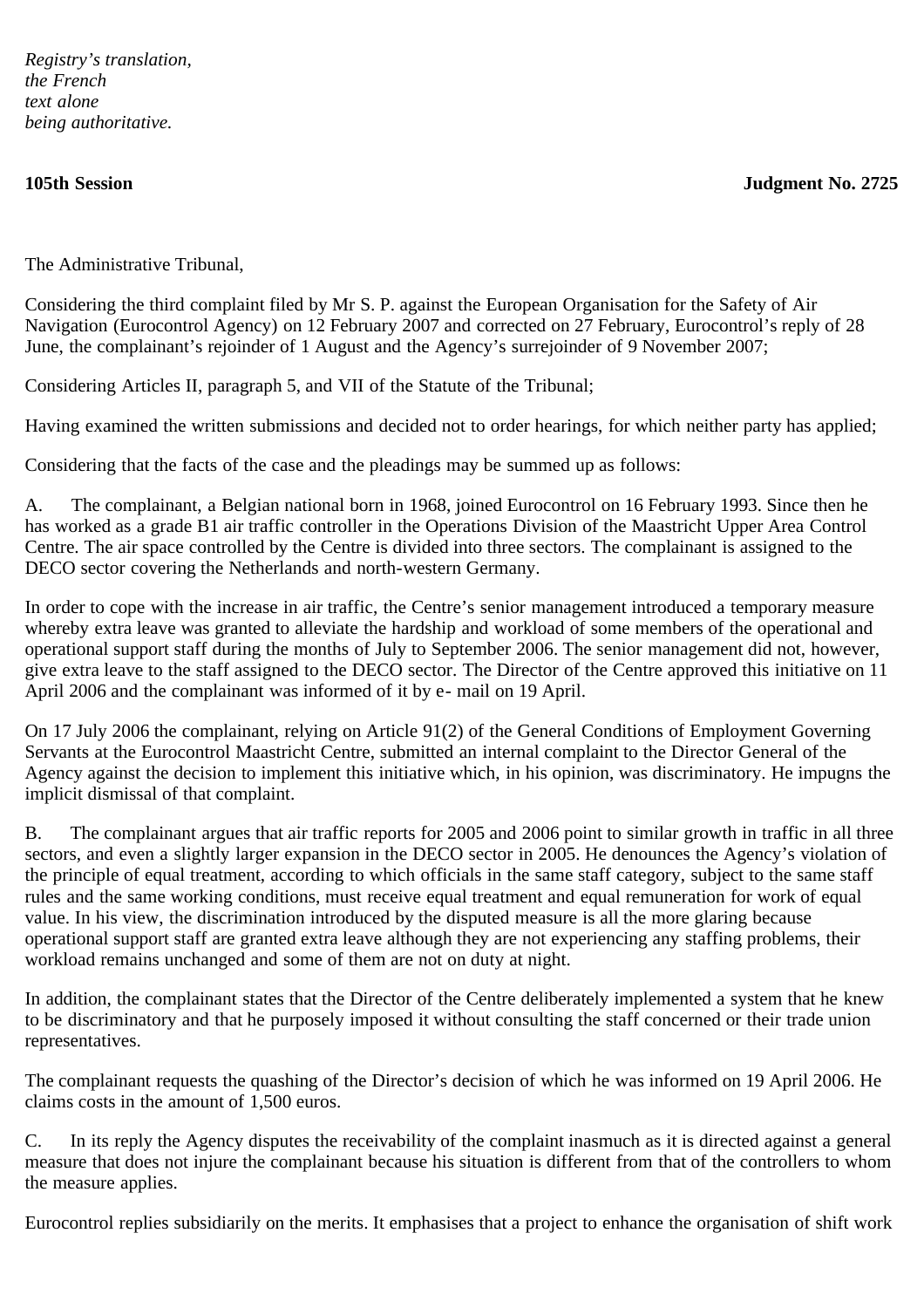as a whole, on which the social partners were consulted, was launched in December 2004. Nevertheless, in view of the slow progress of discussions and the need to plan for increased air traffic in the summer of 2006, the senior management decided in April 2006 to introduce the disputed temporary measure. The Agency relies on Article 6 of Rule No. 21 concerning the working conditions and allowances applicable to staff performing shift work, stand-by duties and overtime, which stipulates that in the case of fortuitous events or *force majeure*, departures may be made from the provisions governing working conditions as exceptional and temporary measures. It therefore argues that the Director of the Centre could adopt any measure needed to ensure the maintenance of an optimum level of air traffic safety without being obliged to consult the social partners on such an exceptional and temporary measure.

The Agency further submits that while all members of staff at the Centre are subject to the General Conditions of Employment, operational working conditions vary from one control sector to another and according to circumstances such as traffic density and the availability of personnel. It points out in this connection that Article 5 of Rule No. 21 gives the Director of the Centre the necessary leeway to take account of specific conditions in each sector. Unlike the other sectors, which lacked qualified staff and where the rosters allowed controllers only the minimum legal rest period, the DECO sector had plenty of staff and was not therefore in the same situation. According to the Agency, the principle of equal treatment was not breached.

D. In his rejoinder the complainant submits that his complaint is receivable since the disputed measure injures him by expressly excluding him from its sphere of application.

The complainant queries the existence in this case of a fortuitous event or *force majeure,* and points out that air traffic has been steadily expanding for many years and that its growth is therefore foreseeable. Eurocontrol therefore had a duty to consult the social partners, in accordance with the provisions of Rule No. 21. He further states that, even if the other two sectors are even more understaffed than DECO, the latter is also overworked and chronically understaffed. He refers again to the discrimination that he has suffered.

The complainant claims 1,181.15 euros in damages and now requests 2,000 euros for costs.

E. In its surrejoinder the Agency maintains its position with regard to the complaint's irreceivability. It points out that the complainant's request for damages constitutes a new claim and must therefore be dismissed.

Subsidiarily, it stresses that even though the growth in air traffic has been similar in all three sectors, DECO was able to spread the workload among a greater number of staff. For several years the operational support teams had likewise been suffering from a lack of staff and tight rosters. Furthermore, the figures quoted by the complainant do not reflect seasonal fluctuations, especially the very sharp rise in traffic in the summer of 2006, which justified the adoption of temporary measures. The Agency provides the figures on which the Director of the Centre based his decision. It explains that the trade union representatives were formally consulted on the project launched in 2004, but that they did not consider it useful to pursue the dialogue on this subject.

## CONSIDERATIONS

1. The complainant is a Eurocontrol official who has worked in the Operations Division of the Maastricht Upper Area Control Centre since 16 February 1993. He is assigned to the Centre's DECO sector.

2. Given the strict safety requirements applicable to air traffic control, the Agency decided to organise the working hours of air traffic controllers on the basis of a special system of alternating work periods (in principle four days) and rest periods (in principle two days).

On 19 April 2006 the Agency circulated a document to the staff announcing a temporary initiative whereby two or three extra days' leave were offered during the summer months of 2006 to categories of staff who were most exposed to pressure and fatigue. This measure did not apply to DECO staff. A prior confidential report contained two comments in this regard:

"The project is aiming at alleviating some of the hardship of the current rosters. Because of the comfortable staffing levels in the DECO sector, the Project Team recommends that DECO sector staff members do not fall within the scope."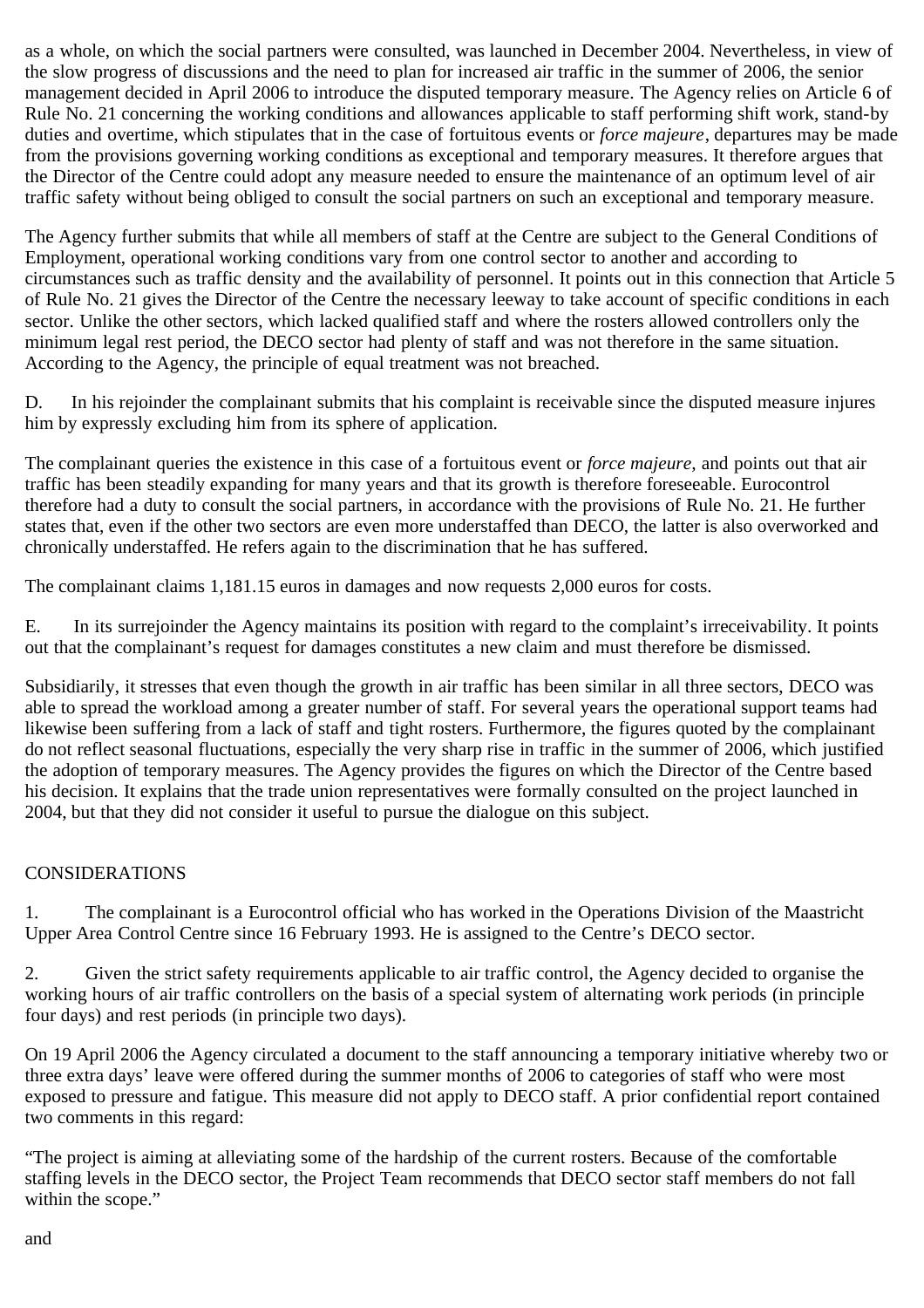"The fact that DECO sector staff could claim being discriminated must be recognized. Assessments of the staffing figures for July, August and September 2006 does however show a substantial surplus of staff for the DECO sector."

3. On 17 July 2006 the complainant lodged an internal complaint with the Director General, requesting him to revoke the measure, which he deemed to be discriminatory. The only response he received to that complaint was an acknowledgement of receipt dated 30 August 2006. On 12 February 2007 the complainant therefore challenged before the Tribunal an implicit decision of rejection within the meaning of Article VII, paragraph 3, of the Tribunal's Statute.

4. On 9 February 2007, however, the Agency notified the complainant of the dismissal of his internal complaint of 17 July 2006. In the internal memorandum sent to the complainant the Director of Human Resources stated, on behalf of the Director General, that he fully supported the findings of the Joint Committee for Disputes, which were expressed as follows in its opinion of 1 February 2007:

"The Joint Committee noted that staff from different sectors were treated differently, but this does not constitute an inequality of treatment or discrimination per se, if a justification exists. The Joint Committee also noted that such a measure could be justified in the absence of a new roster to be developed soon (mid 2007) where the structural staffing problems would be corrected. In that frame, the grounds given by Management appear valid provided this measure remains temporary and does not become structural."

The Committee also referred to the following explanations provided by the management of the Maastricht Centre:

"The aim of the initiative is to alleviate hardships created by the roster during the busy summer period 2006 when shift performing staff in the Hanover and Brussels sectors [were] working at minimum staffing levels and rest time. The DECO sector, which has a relative higher staff complement, was not experiencing a similar constraint. DECO sector staff [are] therefore not entitled to extra off days under the measure."

5. The Agency submits that the complaint is irreceivable because it is directed against a general measure that confers benefits on third parties without harming the complainant's interests and because the complainant does not claim that he should be offered the same benefits.

This objection is unfounded. The complainant is entitled to challenge before the Tribunal a decision that confers benefits on third parties if it may result in unequal treatment to his detriment.

6. The complaint was filed against an implicit decision to dismiss the internal complaint of 17 July 2006. However, the Agency issued an express decision on that internal complaint on 9 February 2007. It would arguably offend the principle of procedural economy to rebuke the complainant for failing to withdraw his complaint in order to challenge that express dismissal by means of a separate complaint. In any event, this issue is not decisive in the present case and it is of little consequence in this regard that the claims in the rejoinder do not explicitly seek to have the decision taken on his internal complaint set aside.

7. In the light of the foregoing, the Tribunal will rule solely on whether the disputed measure is discriminatory in that it affords certain categories of staff benefits that it denies the complainant.

8. In the complainant's opinion, staff in the DECO sector to which he is assigned belong to the same category of staff and have the same duties as those in the sectors to which the aforementioned measure applies. Moreover, the DECO sector is allegedly also overworked and understaffed. He contends that the discrimination against staff in that sector is all the more shocking in that operational support staff have also been granted extra days of leave although they are not experiencing any staffing problems and some of them are not on duty at night.

(a) The complainant provides no evidence to refute the finding of the management of the Maastricht Centre that air traffic safety called for urgent and temporary measures on behalf of certain categories of staff. Nor does he show that the urgency of the situation demanded that such measures should also be taken on behalf of the category to which he himself belongs. Besides, the disputed measure was introduced on a temporary basis and was applicable only for the summer 2006 period.

(b) Furthermore, it cannot but be inferred from the figures provided by the Agency in its surrejoinder and from